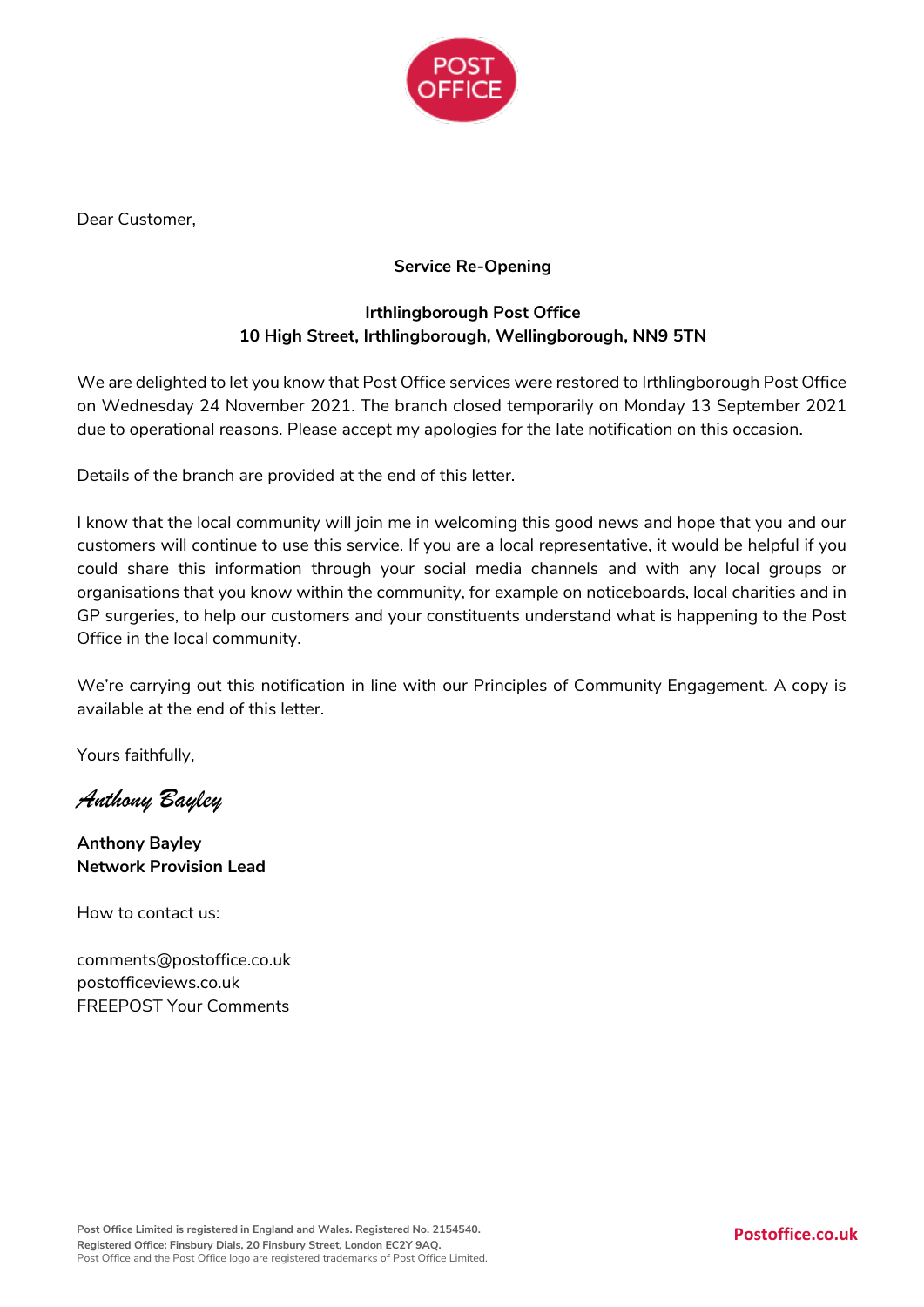#### **New Service Details:**

# **During the Coronavirus pandemic some branches may need to make changes to their opening hours. The latest available branch information can be found on our website [www.postoffice.co.uk/branch-finder](http://www.postoffice.co.uk/branch-finder)**

| <b>Irthlingborough Post Office</b> |                 | <b>Services</b>                                           |
|------------------------------------|-----------------|-----------------------------------------------------------|
| 10 High Street                     |                 | The same range of services will continue to be available. |
| Irthlingborough                    |                 |                                                           |
| Wellingborough                     |                 | <b>Access</b>                                             |
| NN9 5TN                            |                 | This branch has a wide door and level access at the       |
| <b>Opening times</b>               |                 | entrance via a ramp with handrails                        |
| Monday - Friday                    | $09:00 - 17:30$ |                                                           |
| Saturday                           | $09:00 - 12:30$ |                                                           |
| Sunday                             | Closed          |                                                           |
|                                    |                 |                                                           |
|                                    |                 |                                                           |
|                                    |                 |                                                           |

**To get this information in a different format, for example, in larger print, audio or braille call 03452 66 01 15 or Textphone 03457 22 33 55.**